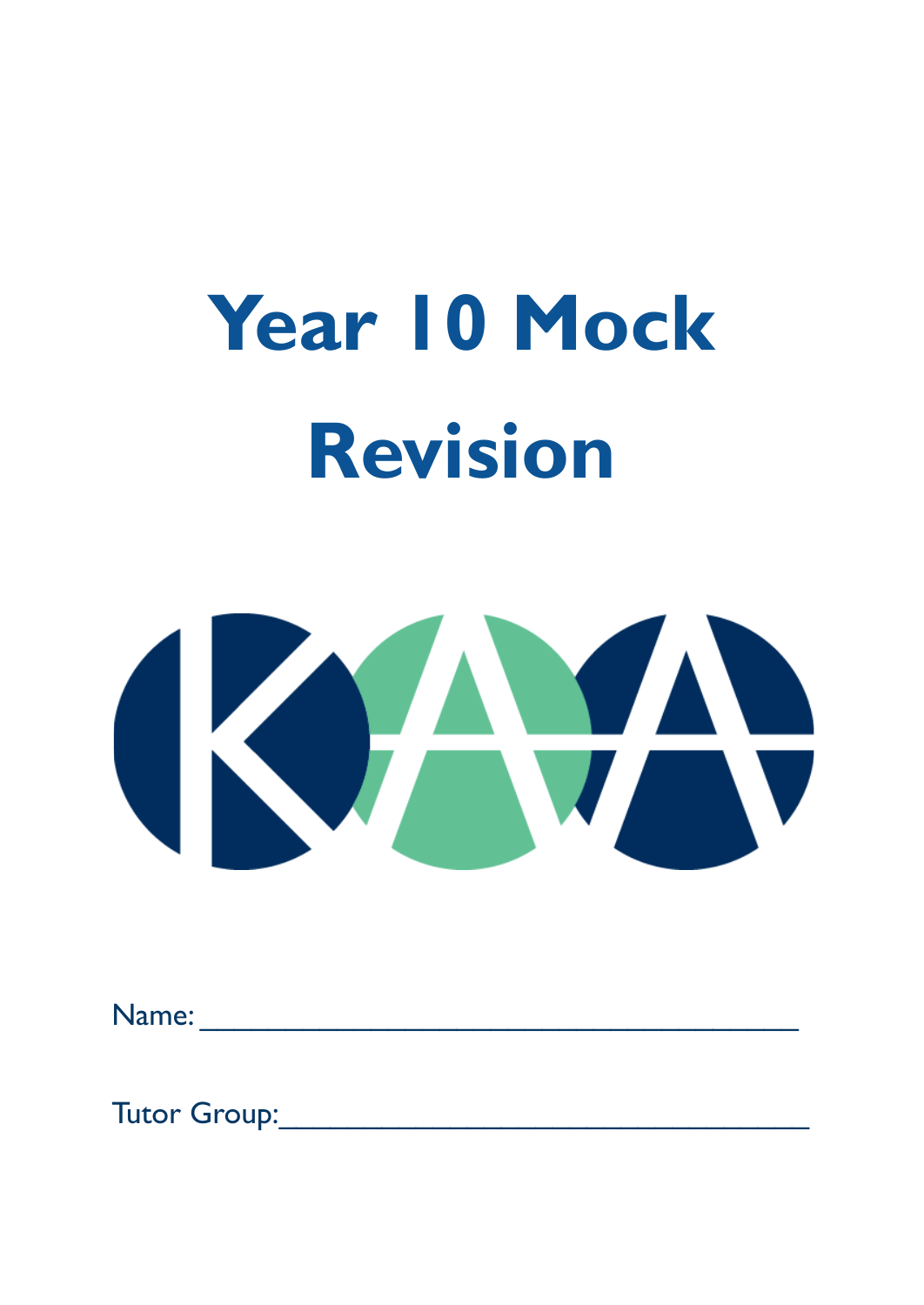Dear Year 10,

As you are aware, you will sit your Year 10 mocks on the **4th-8th July.** These mocks will inform your predicted grades inYear 11, which you will use when applying for post-16 Sixth forms, Colleges and Apprenticeships.

We want your Year 10 mocks to be a rewarding week, where you consolidate all that you have learnt in Year 10. They are also a great opportunity for you to practice how to revise for each of your subjects.There is no expectation that you will master your revision this time, but practising now will help ensure that you are confident when it comes to revising for your Year 11 mocks and the real GCSEs.

In this booklet you will find:

- 1. An outline of the content of your Year 10 mock
- 2. Advice from each of our Heads of Department on the most effective ways to revise in their subject

It is important to note that you will likely already be doing a lot of these revision strategies as part of your homework. If there are any strategies you don't yet feel confident with, please be proactive and ask your teacher to practice them with you.

As you heard in assembly at the start of this term, you spend just 13% of your year in school; it is therefore vital that you dedicate yourself to your independent revision at home in order to insure your success at GCSE. I look forward to celebrating your successes with you and have no doubt that your hard work will be rewarded.

Good luck, Ms.Armitage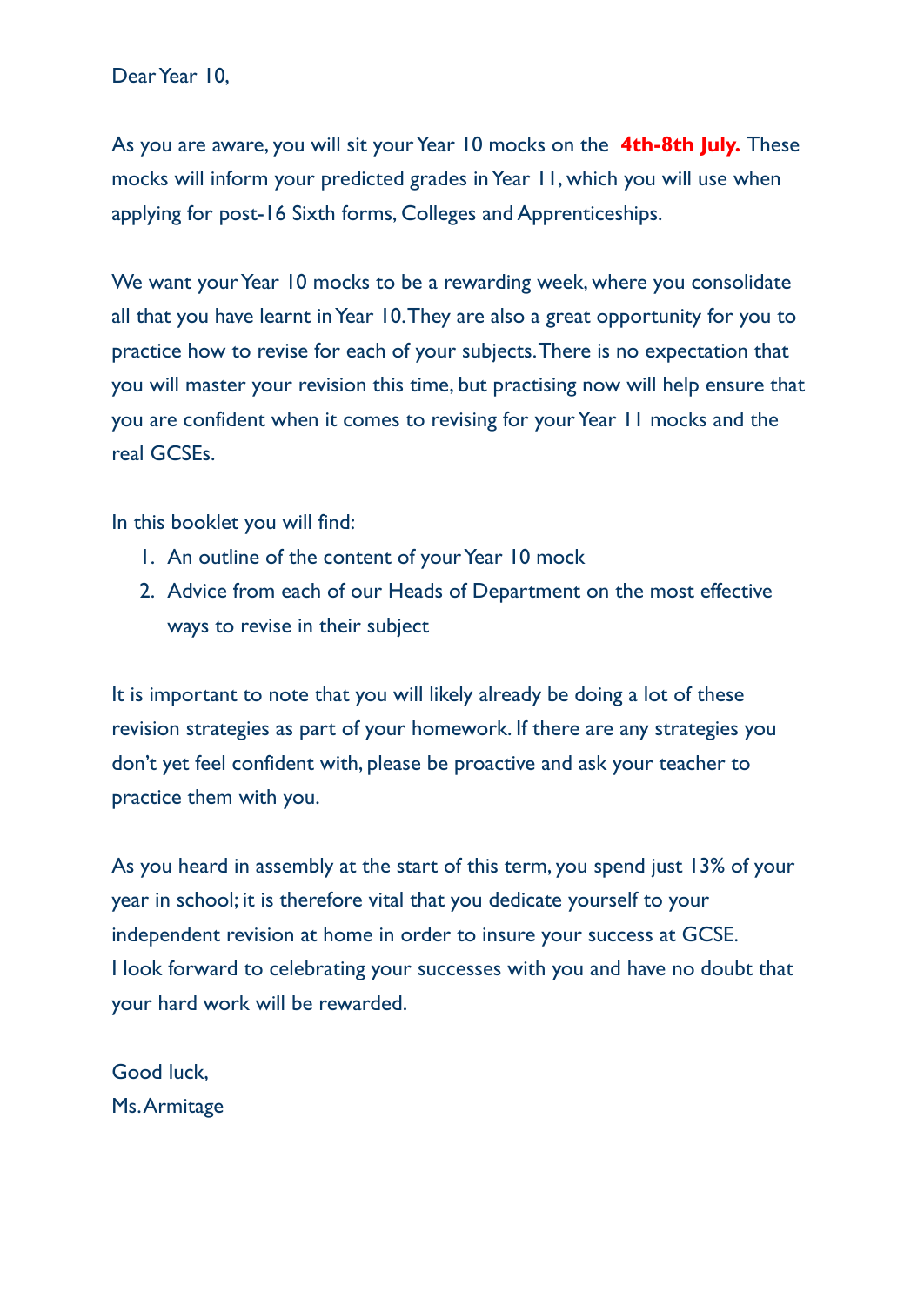# **Tips for Successful Revision**

- $\square$  Set regular times to revise for example, 5-7pm everyday
- $\Box$  Use your revision timetable and stick to it! Having a clear plan helps prevent us from feeling overwhelmed or procrastinating.
- $\Box$  Have a quiet table to work at.
- $\square$  Put your phone in a different room or on aeroplane mode.
- $\Box$  Have different coloured pens or highlighters to make key information easily recognisable.
- Make your revision active don't reread your work. Instead make sure you use your work to make notes and test yourself.
- $\Box$  Chunk your revision into manageable amounts to avoid feeling overwhelmed and give yourself regular breaks and rewards.

The future belongs<br>to those who prepare for it today.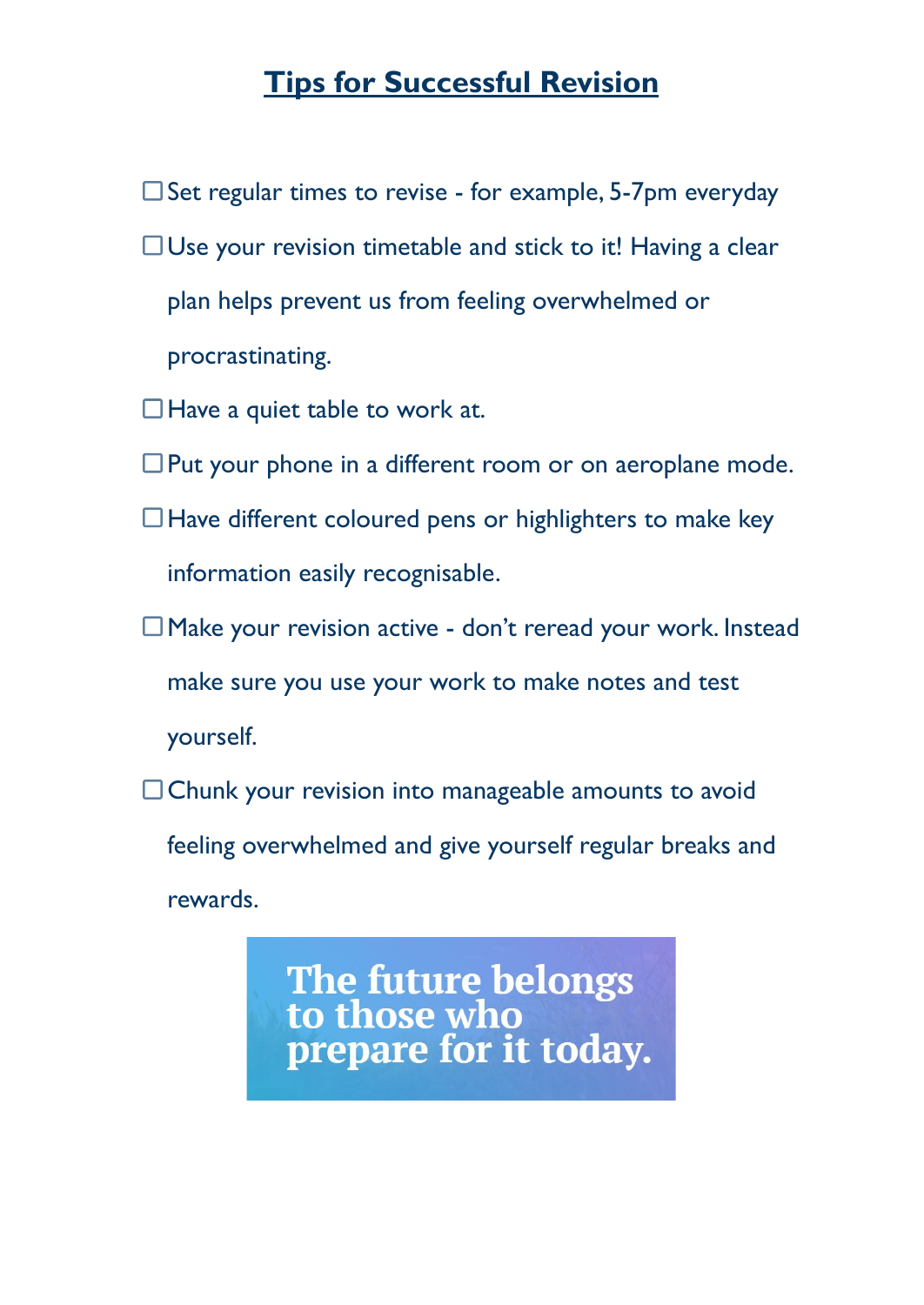# English - AQA

# **Topics covered inYear 10 mocks:**

Literature - 1 essay question on Macbeth & 1 essay question on A Christmas Carol Language - Language Paper 1, fiction unseen extract & creative writing

# **3 keys to successful revision are:**

- 1. Make notes on the Lit lecture slides for Macbeth and ACC on the KAA Online Year 11 Literature page.
- 2. Put your Very Important Quotations (VIQs) on flashcards and ask a family member to test you.
- 3. Complete the Language Paper 1 mini mocks on KAA online under timed conditions.

# Maths - Edexcel **Topics covered inYear 10 mocks** All content fromYear 10

- 1. Complete your Sparx and Corbett booklets as directed by your teacher
- 2. Learn the content on the fingertips facts sheets
- 3. Use Maths Genie website starting with topics 2 grades below your target grade and working up.You should also do past papers on here.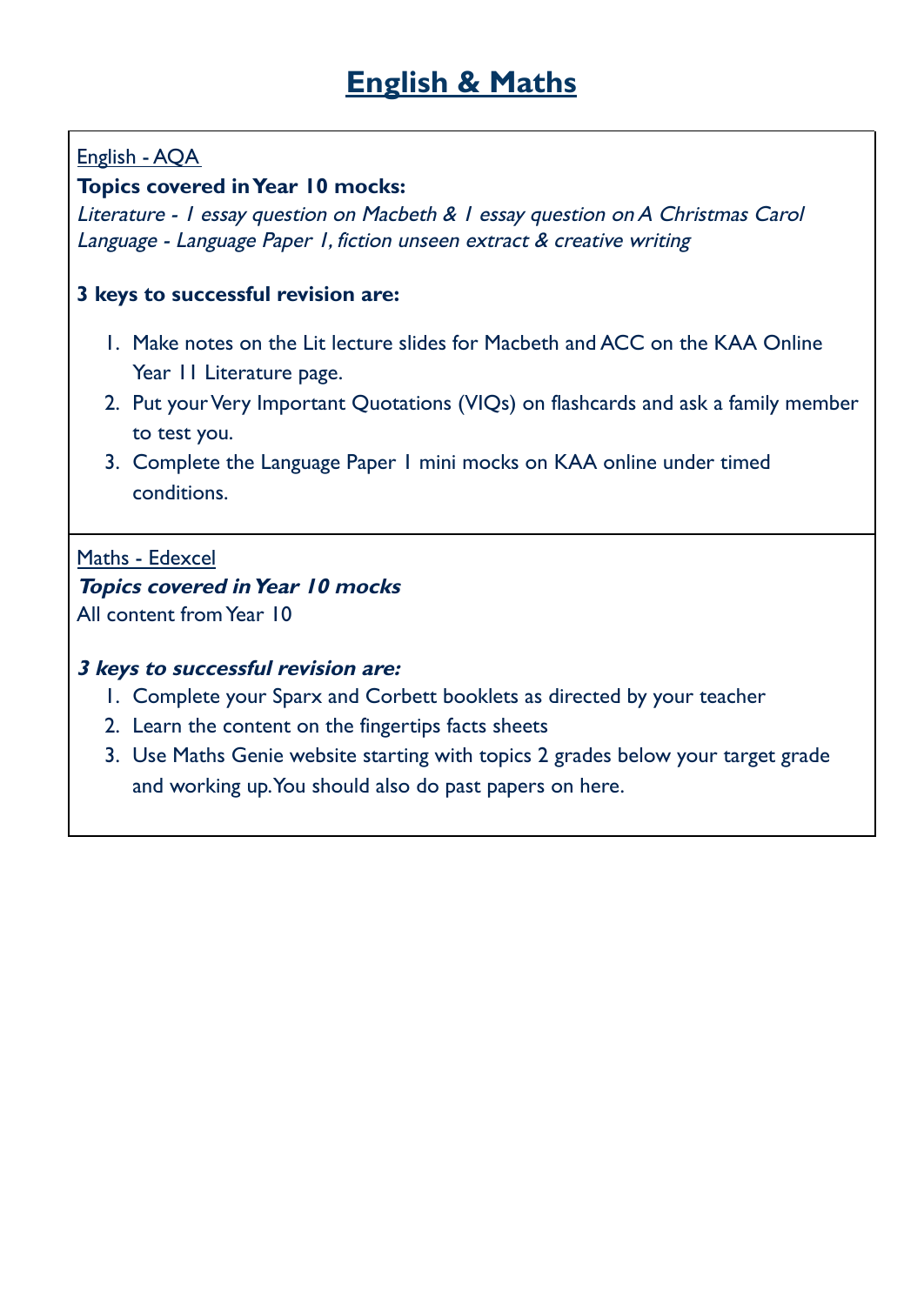# **Science**

Biology - AQA **Topics covered inYear 10 mocks:** Cell Biology **Organisation** Infection and Response **Bioenergetics** 

#### **3 keys to successful revision are:**

- 1. Use the PowerPoints on google classroom and your notes in your science exercise books to create flashcards.
- 2. Use the exam booklets and re-do questions in timed conditions. Mark them using the mark scheme on google classroom.
- 3. UseYouTube 'freesciencelessons' to make notes on the 5 required practicals that could be assessed: Microscopy, Osmosis, Food tests, Enzymes and Photosynthesis.

#### Chemistry - AQA

#### **Topics covered in Year 10 mocks:**

Atomic structure and the periodic table Bonding, structure and the properties of matter Quantitative chemistry Chemical changes Energy changes

#### **3 keys to successful revision are:**

- 1. Use BBC bitesize and freesciencelessons on youtube to revisit the topics above
- 2. Use the Chemistry paper 1 knowledge booklet posted on Google Classroom to make flashcards on the key concepts
- 3. Go back over your exam question booklets from this year, redo the questions, and mark them using the mark schemes (posted on Google Classroom)

#### Physics - AQA

#### **Topics covered in Year 10 mocks:**

**Energy Electricity** Particle model of matter Atomic structure

- 1. Revisit your notes and rewrite key points down on an A3 sheet (or on flash cards) per topic
- 2. Use the exam booklets and re-do questions in timed conditions. Mark them using the mark scheme.
- 3. Complete Tassomai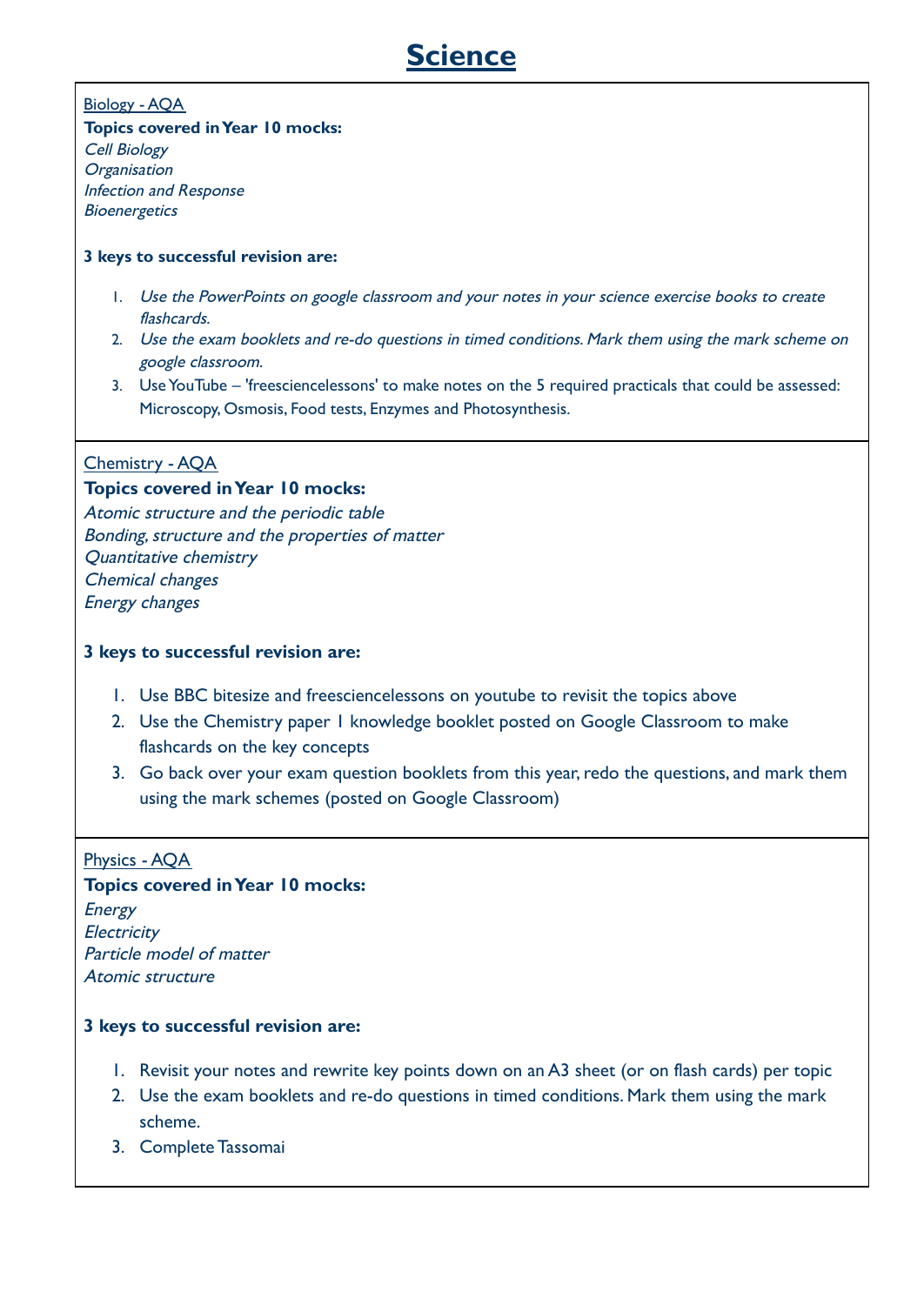#### Geography - Edexcel B

#### **Topics covered in Year 10 mocks:**

Paper 1: (1 hour and a half) 90 marks

- *●* **Hazardous Earth** Shorter answer questions and an 8 mark assess question
- *●* **Development Dynamics** Shorter answer questions and an 8 mark assess question
- *●* **Urbanising world** Shorter answer questions and an 8 mark assess question

#### **3 keys to successful revision are:**

- 1. Complete the revision clocks that you will be given in each revision lesson, so you are confident about content.
- 2. Make flashcards about your case studies to help you remember specific facts and figures.
- **Hazardous earth** Haiti and Japan earthquakes, hurricane Katrina and Typhoon Haiyan learn causes, impacts and management.
- **Development dynamics** Malawi as a developing country, India as an emerging country. For India learn significance, regional inequality (Maharashtra and Bihar) and development projects (top-down is the Sardar Sarovar dam and bottom-up is Biogas).
- **Urbanising world -** Mumbai is the emerging megacity. You need to know challenges and opportunities of living there and development projects (top-down include Gorai rubbish dump and the Mumbai Monorail, bottom-up is SPARC toilets and Agora microfinance).

3. Complete practice exam questions that will be uploaded onto google classroom in timed conditions (one mark per minute).

#### **History**

#### **Topics covered in Year 10 mocks:**

- *●* Paper 1: Migration
- *●* Paper 2: Elizabeth

#### **3 keys to successful revision are:**

**1. Make SPEND flashcards** - on each flash card write down a key topic and bullet point FIVE pieces of evidence that includes SPEND - Statistics, People/Places, Events, Names, Dates

**2. Elizabeth:** Use the "Elizabeth Model Answers + Practice Questions" document on google classroom to look at model answer and practice writing exam questions

**3. Migration:** Make a summary timeline of the four key topics of the course below - then compare and in one color highlight what's changed and in another color what stayed the same. E.g reasons for migration may have changed but the groups migrating may be the same.

- c800–c1500: Migration in medieval England
- c1500–c1700: Migration in early modern England
- c1700–c1900: Migration in eighteenth- and nineteenth-century Britain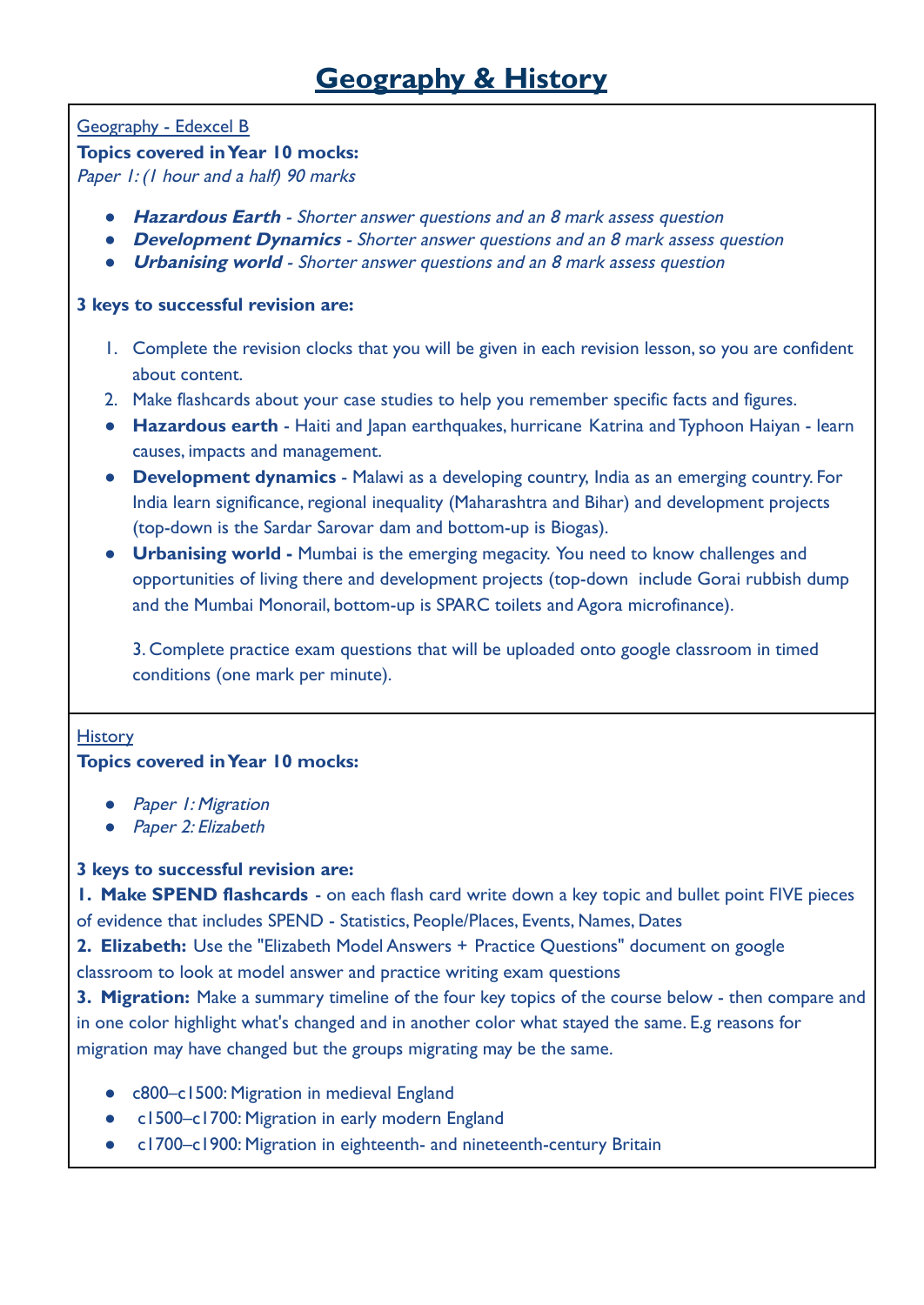● c1900–present: Migration in modern Britain

# **RE, Languages & Psychology**

### RE – Eduqas

#### **Topics covered in Year 10 mocks:**

Paper 1: Christian Belief & Christian Practices Paper 2: Islamic Beliefs & Islamic Practices

#### **3 keys to successful revision are:**

1. Complete **all** tasks in revision booklets – we will have done some in class but will not have time to finish it all.

2. Make use of revision resources on **RE Student shared drive** – this includes knowledge organisers, topic checklists, past papers

3. Make **quote flashcards** – you should be using sources of authority in your exam

## German/ French - AQA

# **Topics covered inYear 10 mocks:**

Family & Relationships, Technology, Free time, Festivals & Traditions, Home & Area, Social Issues and Environment ( All of theme 1 and 2 except for holidays)

## **3 keys to successful revision are:**

**1.** Revise vocab on the following websites:

<https://www.languagenut.com/en-gb/>

<https://senecalearning.com/en-GB/>

<https://app.memrise.com/signin>

2. Revise grammar on the following websites (focus on past, present and future tense):

<https://www.bbc.co.uk/bitesize/subjects/z8j2tfr> (German)

<https://www.bbc.co.uk/bitesize/examspecs/zr8bmfr> (French)

3. Use the speaking booklet to revise for the writing exam. Make sure each question contains some complexity.

Psychology - AQA

# **Topics covered inYear 10 mocks:**

Brain and Neuropsychology Research Methods **Memory** Social Influence

- 1. Make flashcards for all your keywords/studies and test yourself on these
- 2. Complete graphic organisers from memory, then fill in the gaps using your notes
- 3. Practice answering exam-style questions (found in the online textbook)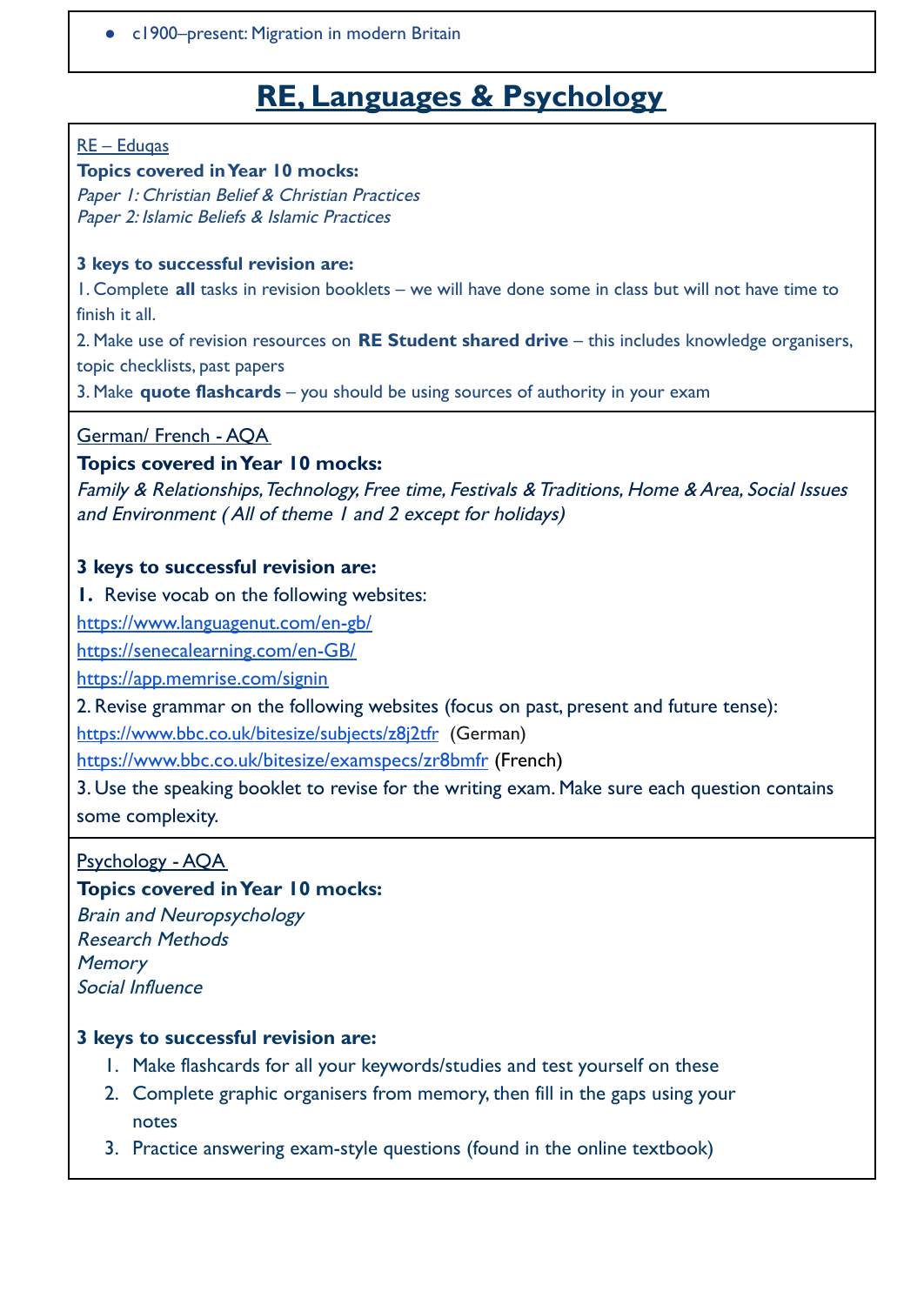# **PE, Sports Studies & Computer Science**

GCSE Physical education - Edexcel

# **Topics covered inYear 10 mocks:**

**Paper** 1 – 1.1, 1.2, 1.3, 1.4, 3.1, 3.2, 3.3, 3.4, 3.5, 3.6 – 50 marks including 1 9 mark question. **Paper 2** – 1.1, 1.2, 1.3 – 40 marks including <sup>1</sup> 9 marker

# **3 keys to successful revision are:**

**1.** Create mind maps for each topic using your exercise book and google classroom to support . **2.** Use "The Ever learner" on YouTube to support your learning and answer exam questions within each video

**3.** Practice answering exam questions specifically 9 markers using the structure sheet provided within lessons.

CNAT Sport Studies – OCR

# **Topics covered inYear 10 mocks:**

R051 – Contemporary issues In sport - 1 hour paper covering all content.

# **3 keys to successful revision are:**

**1.** Create flashcards with key questions for each topic.

**2.** Use practice exam questions and green pen them

**3.** Create mind maps for each topics from memory and add extra detail in a different colour so you can use this to prioritise revision.

# Computer Science - OCR **Topics covered inYear 10 mocks:**

- 1.1 Systems architecture
- 1.2 Memory and storage
- 1.3 Computer networks, connections and protocols
- 1.4 Network security
- 1.5 Systems software
- 1.6 Ethical, legal, cultural and environmental impacts of digital technology

# **3 keys to successful revision are:**

Self-Assess your knowledge and select the topic above that you are weakest on. From there choose a suitable topic using once of the resources below.

- 1. Craig N Dave You tube channel (OCR GCSE Computer Science)
- 2. BBC Bitesize (OCR GCSE Computer Science)
- 3. Google Classroom for past lesson content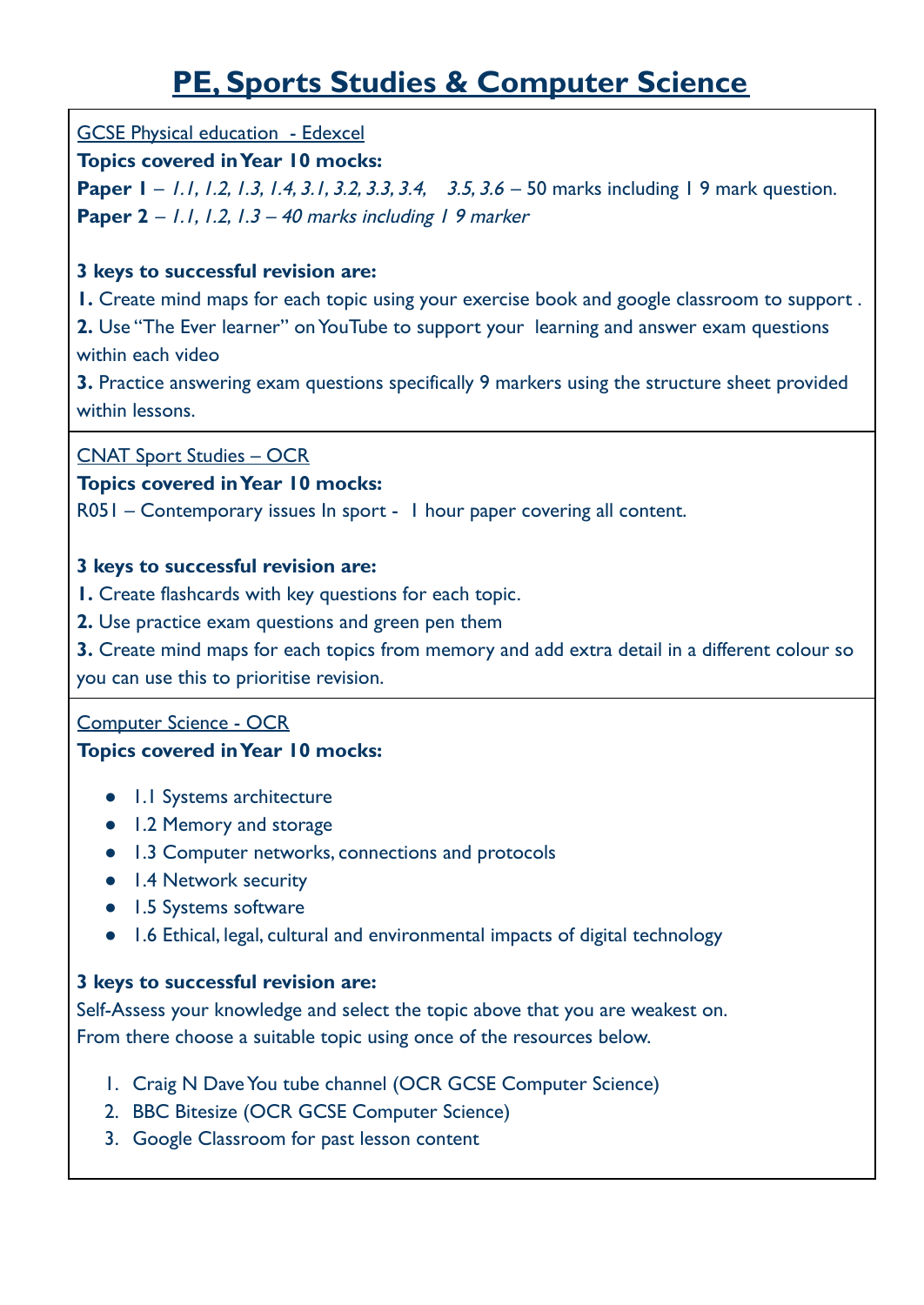## Music - Eduqas

# **Topics covered inYear 10 mocks:**

Badinerie Classical Music (Baroque, Classical or Romantic) Film Music (10-mark question) Pop Music Africa by Toto **Dictation** Chords **MAD T SHIRT** 

#### **3 keys to successful revision are:**

- 1. revise and memorise everything related to your two set works you know they're coming up so should provide 12 'free' marks
- 2. listen to lots of music from the genres above especially practice writing 10-mark responses to bits of film music using MAD T SHIRT
- 3. memorise common responses eg melodies are often conjunct, rhythms are often 'regular' and harmony tends to follow 'tonic dominant relationships'

#### ART, Craft and Design

## **Topics covered inYear 10 mocks:**

Making us Strange

#### **3 keys to successful revision are:**

- 1. Ensure all work in sketchbook is completed and annotated
- 2. You have completed your exam plan worksheet given to you in class
- 3. If you need any original photographs, make sure you have taken them, and emailed any photos you need for the exam by Midnight, Monday 20<sup>th</sup> June to t.walker@kaa.org.uk Include the size (2 (tiled) or A4) and if you need colour or black and white

#### **Textiles**

#### **Topics covered inYear 10 mocks:**

Cells

- 1. Ensure all work in sketchbook is completed and annotated, including your trip to Natural History Museum.
- 2. You have completed your exam plan worksheet given to you in class
- 3. If you need any original photographs, make sure you have taken them, and emailed any photos you need for the exam by Midnight, Monday 20 $^{\rm th}$  June to t.walker@kaa.org.uk Include the size (2 (tiled) or A4,A5) and if you need colour or black and white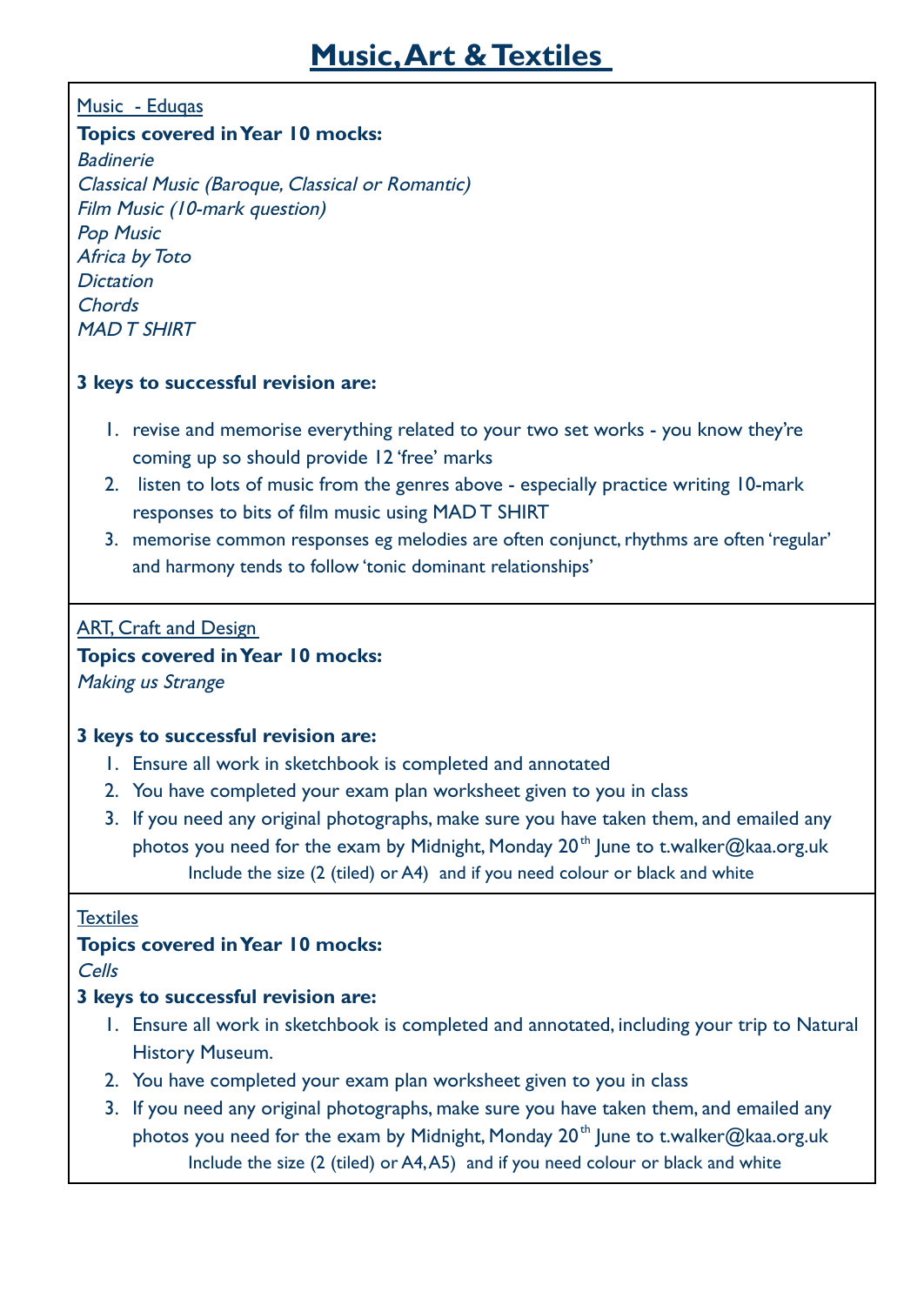## Statistics - Edexcel

# **Topics covered inYear 10 mocks:**

Types of data Grouping data **Populations Sampling Ouestionnaires** Collecting data **Estimation** Statistical diagrams Misleading statistics Skew

# **3 keys to successful revision are:**

- 1. Use your revision notes you have been making all year
- 2. Use Google classroom to supplement any topics you are not sure of
- 3. Understand mark scheme language

# Dance - AQA

# **Topics covered inYear 10 mocks:**

Full GCSE paper!

A: Choreography and Performance B: 6 Mark Questions in reference to your own dances C:Analysis of ALC, Shadows,WHE and EofE

- 1. Look through past papers on the AQA website and practice exam structure
- 2. Use your own booklets to revise key content
- 3. Identify your use of the key skills in your duet, and how they enhanced your performance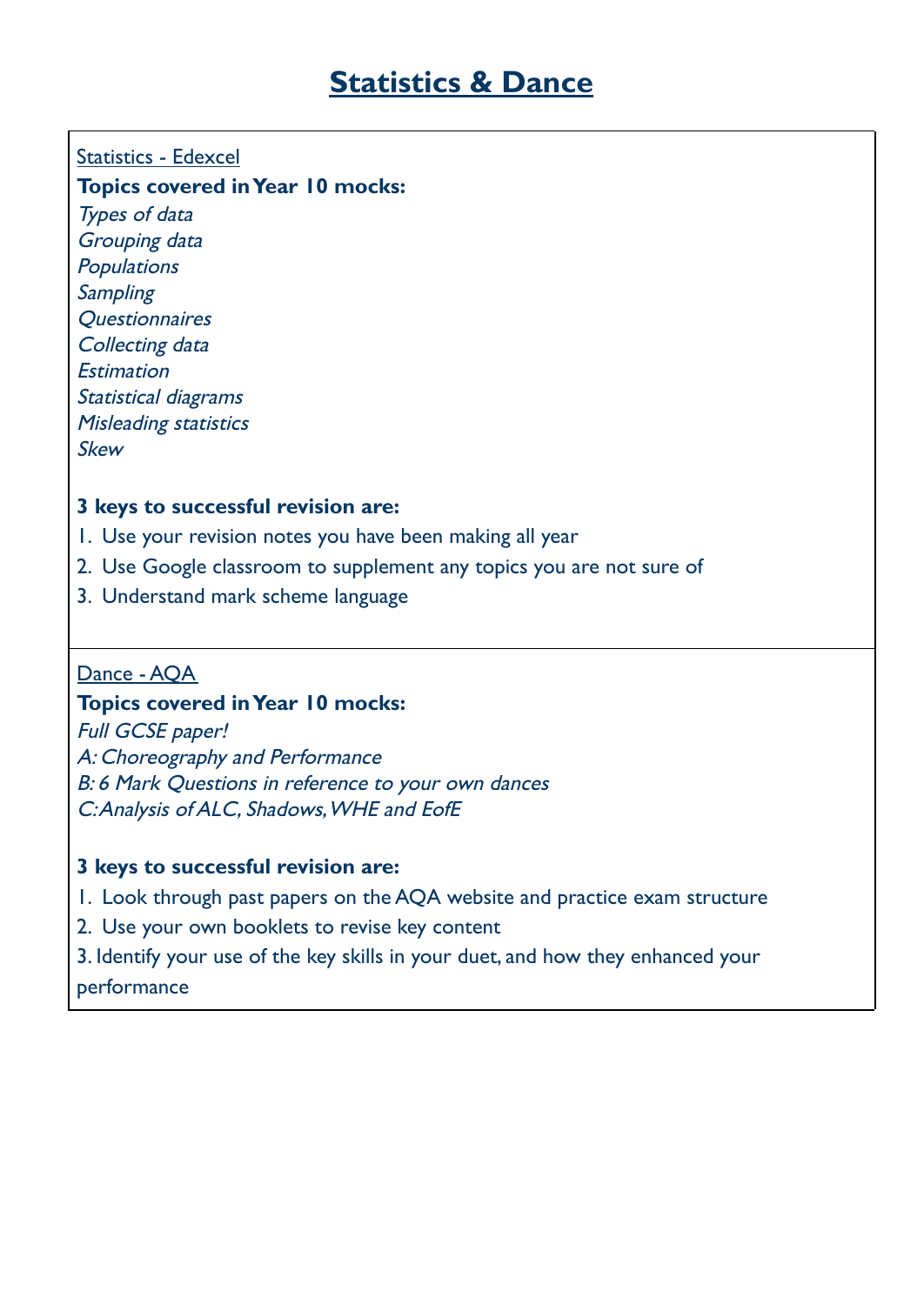# **Drama & DT**

Drama – Edquas **Topics covered in Year 10 mocks:** Section A: Hard To Swallow Component 1: Devising

#### **Keys to successful revision are:**

1.Revise the structure for a set design 15 marker question – remember you must talk about set and props (not lighting and sound). Practice under timed conditions.

2. Revise key physical and vocal skills for an acting 15 marker question, interaction and character motivation are also key.This information is also on your revision guide on google classroom.

3. Make sure you organise and rehearse with your group for Component 1 outside of lesson time.

# DT - AQA

#### **Topics covered in Year 10 mocks:**

- Topics covered in Year 10 mocks:
- Ergonomics and anthropometrics
- Sustainability: 6Rs: Manufacturing, transportation, raw material extraction, energy use
- Materials and components (Resistant Materials, composite materials, smart materials, modern materials) – Sustainable/plant based/ biodegradable.
- Design and prototype development
- Manufacturing processes
- Surface treatments and finishes:Aesthetic and functional
- Work of others: Designer and companies e.g.Alexander McQueen and Apple
- Workshop tools and equipment
- Health & safety and PPE (Personal Protective Equipment)
- CAD (Computer Aided Design) Autodesk Fusion 360 software / CAM (Computer Aided Design) Lasercutting/3D printing
- Sketching Speed sketching and orthographic sketching

#### **3 keys to successful revision are:**

1. Being able to identify 2/3 materials, manufacturing processes and tools/equipment

2. Use flashcards with all keywords – ergo/anthro, malleable, microencapsulation, thermochromic…

3. Practice exam style questions that consider time management, marks available, key academic language and key information/data used in the question.